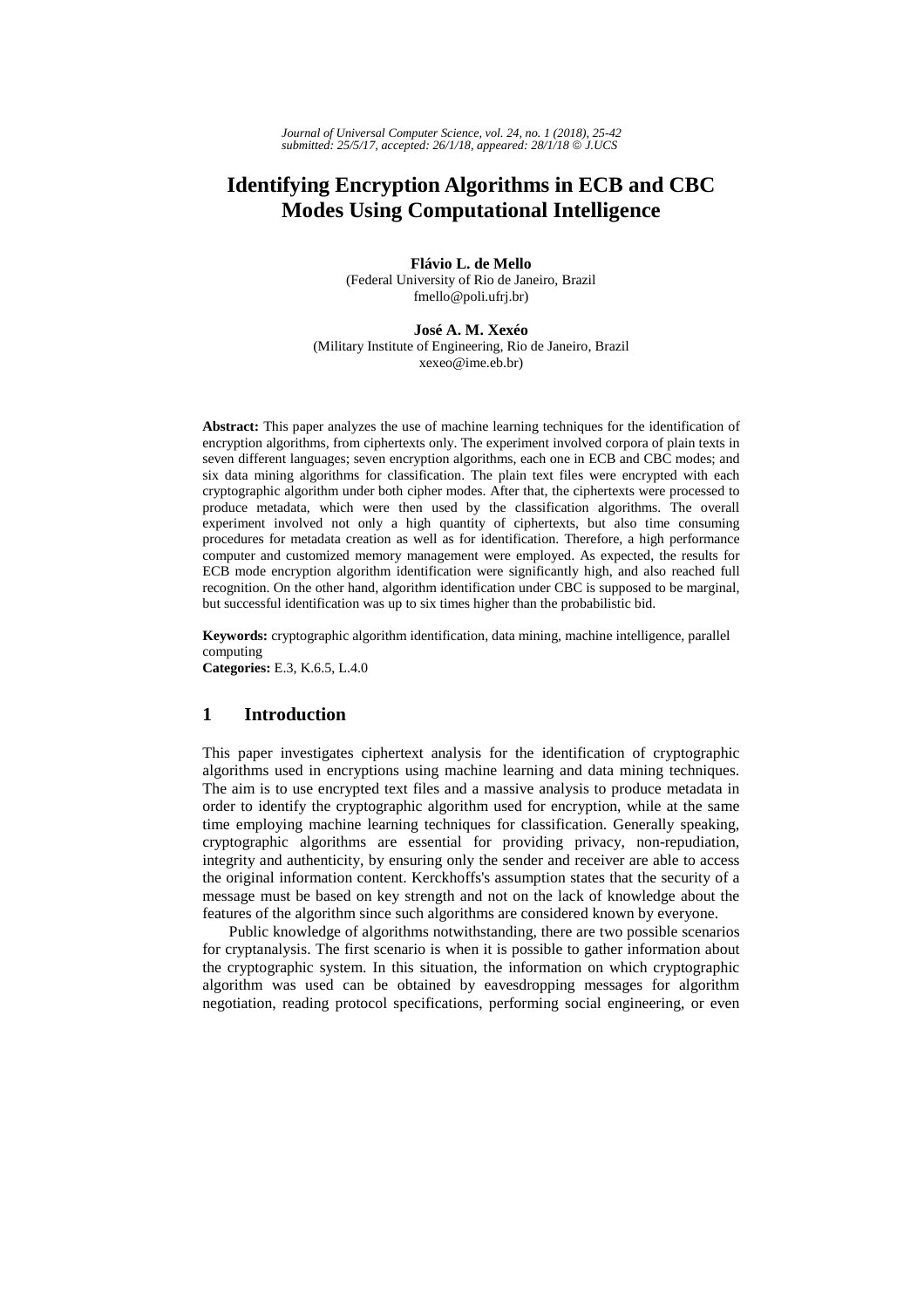performing reverse engineering of hardware and software. The second scenario concerns digital forensics when the ciphertext is the only information available to the cryptanalyst. In this scenario, identifying which encryption algorithm is being used from the ciphertext alone is a challenging task. This is usually the case in attempts to collect evidence from computer media or network traffic seized at a crime scene.

The present work concerns the latter scenario, when a forensic cryptanalyst faces the challenge of knowing nothing about the cryptographic algorithm used. Therefore, the identification of the algorithm used is an important procedure because it facilitates obtaining the original data by cryptanalysis. Discovering which encryption algorithm was used is one of the activities that contribute to decoding, and it precedes key size determination and key discovery itself, as well as other cryptanalysis attacks.

When used to encrypt the same plain text with the same key, symmetric block ciphers in ECB (Electronic Codebook) mode generate identical encrypted text blocks. Despite this being an expected behavior, as is the clustering of ciphertexts according to such algorithms, several papers have been published expressing interest in the identification of cryptographic algorithms in ECB mode. Common sense states that encryption algorithms must generate sequences with random characteristics so that a ciphertext encrypted with algorithm A may be classified into a group of ciphertexts encrypted with algorithm B. However, several experimental studies have shown that this does not occur, and the groups generated in clustering processes are not mixed.

Mello et al. [Mello,16] show that, contrary to what one would expect from files encrypted via well known and widely used algorithms, there is enough exposed information to identify which cryptographic algorithm was used. The present article, in turn, is the result of ongoing research, it highlights some interesting observations and provides answers to some previously formulated questions. It has three major contributions. First, it presents a novel way to use encrypted text features during supervised training. Second, the amount of cryptographic algorithms to be analyzed is greater than that of previous investigations, since not only ECB encryption mode is addressed, but also CBC (Cipher Block Chaining) mode. In fact, this is the most important issue here, since CBC mode is not supposed to be sensitive to distinguishingattacks, which this paper shows not to be true. The CBC encryption mode may be susceptible to such an attack, but the volume of data to be processed is prohibitive for conventional computers, and it is needed parallel support from high performance computing architecture. Third, the paper describes the computational resources needed to fully identify CBC cryptographic algorithms.

### **2 Related Work**

The attempt to acquire information about the cryptographic system used for generating a ciphertext is known as a "Distinguishing Attack". One approach is to distinguish ciphers from random sequences. The other is to detect differences between ciphertexts generated by different algorithms. Maheshwari [Maheshwari,02] and Chandra [Chandra,02] tried to separate ciphertexts encrypted with DES from those encrypted with IDEA. Rao [Rao,03] used linear programming techniques in an attempt to separate RSA from IDEA. Carvalho [Carvalho,06] and Souza [Souza,07; Souza,08] grouped ciphertexts generated by RSA, DES and AES, using information retrieval techniques. Furthermore, Souza [Souza,07; Souza,03] described an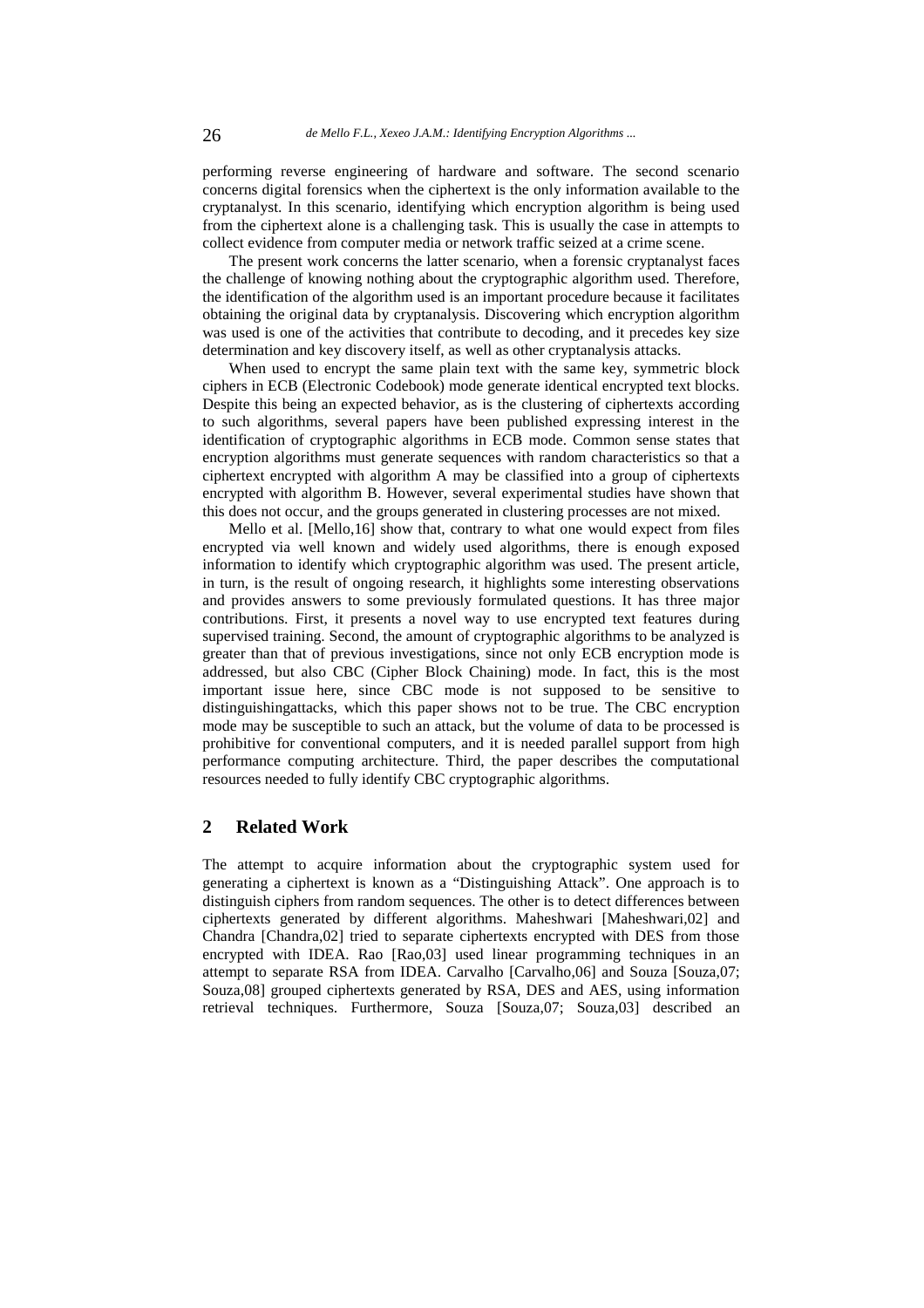application of neural networks to the same problem, but obtained less successful results than clustering techniques. Nagireddy [Nagireddy,08] developed histogram methods and block predictions to identify DES, AES, Blowfish, Triple DES and RC5. Saxana [Saxana,08] used machine learning techniques to classify ciphertexts generated by the algorithms Blowfish, RC4 and Camellia. Torres et al. [Torres,11] reported on the use of graph theory techniques and genetic algorithms for detecting patterns in ciphertexts. Souza and Tomlinson [Souza,03] presented a neural network capable of separating single 128-bit key ciphertexts produced by MARS, RC6, Rijndael, Serpent and Twofish. It should be noted, however, that all these works employed a distinguishing attack against a small set of algorithms, and they always considered only the ECB block cipher mode. There are two main reasons for these commonalities: (1) separating a small number of algorithms reduces the complexity involved in identification; and (2) the statistical behavior of sequences encoded in the ECB mode have smaller entropy than in CBC mode, although sometimes this cannot sensitize statistical test (see section 5 for details). The present work, on the other hand, analyzes a larger set of algorithms and also examines the CBC mode.

Progress in the use of computational intelligence to explore weaknesses in cryptographic systems has been gradual. Laskari [Laskari,07] used computer intelligence to perform a security check of pattern generation. Attempts to identify block ciphers have been carried out using neural networks [Albassal,04] and regression methods [Swapnaa,10]. The Rogers Isomorphism Theorem was used to demonstrate the biunivocal correspondence between a machines' understanding of text and the process of ciphertext analysis [Carvalho,16] based on knowledge geometry [Mello,15]. Ciphertext analysis was also performed using information retrieval [Carvalho,06; Souza,07; Nagireddy,08], an artificial intelligence technique that combines statistics and computational linguistics. These approaches suggest that a ciphertext may be considered a text in a language produced by the encryption algorithm and understanding the language depends on its linguistic structure. Moreover, evaluation of the encryption key [Souza,08] has also been analyzed using classificatory processes of computational intelligence. Lastly, cryptographic algorithm identification was investigated by combining intelligent classification processes with genetic algorithms [Xexeo,11] and employing statistical analysis [Sharif,10].

The concepts behind this paper are based on Barbosa et al. [Barbosa,16], who performed a preliminary experiment of very reduced scope to evaluate algorithm identification using the machine learning approach and to understand the technical constraints concerning computational resources. Subsequently, Barbosa et al. [Barbosa,17] applied the technique to multimedia files, and Mello et al. [Mello,16] used Barbosa's approach with a larger dataset and a greater number of algorithms to be identified. The present work presents new features of the metadata used by the machine learning techniques. Moreover, the most important and novel aspect of this paper is the analysis of not only ECB mode but also the CBC mode. Such an analysis suggests that distinguishing attacks against CBC block cipher mode are viable, and the computational resources required to obtain complete success in such a task are estimated.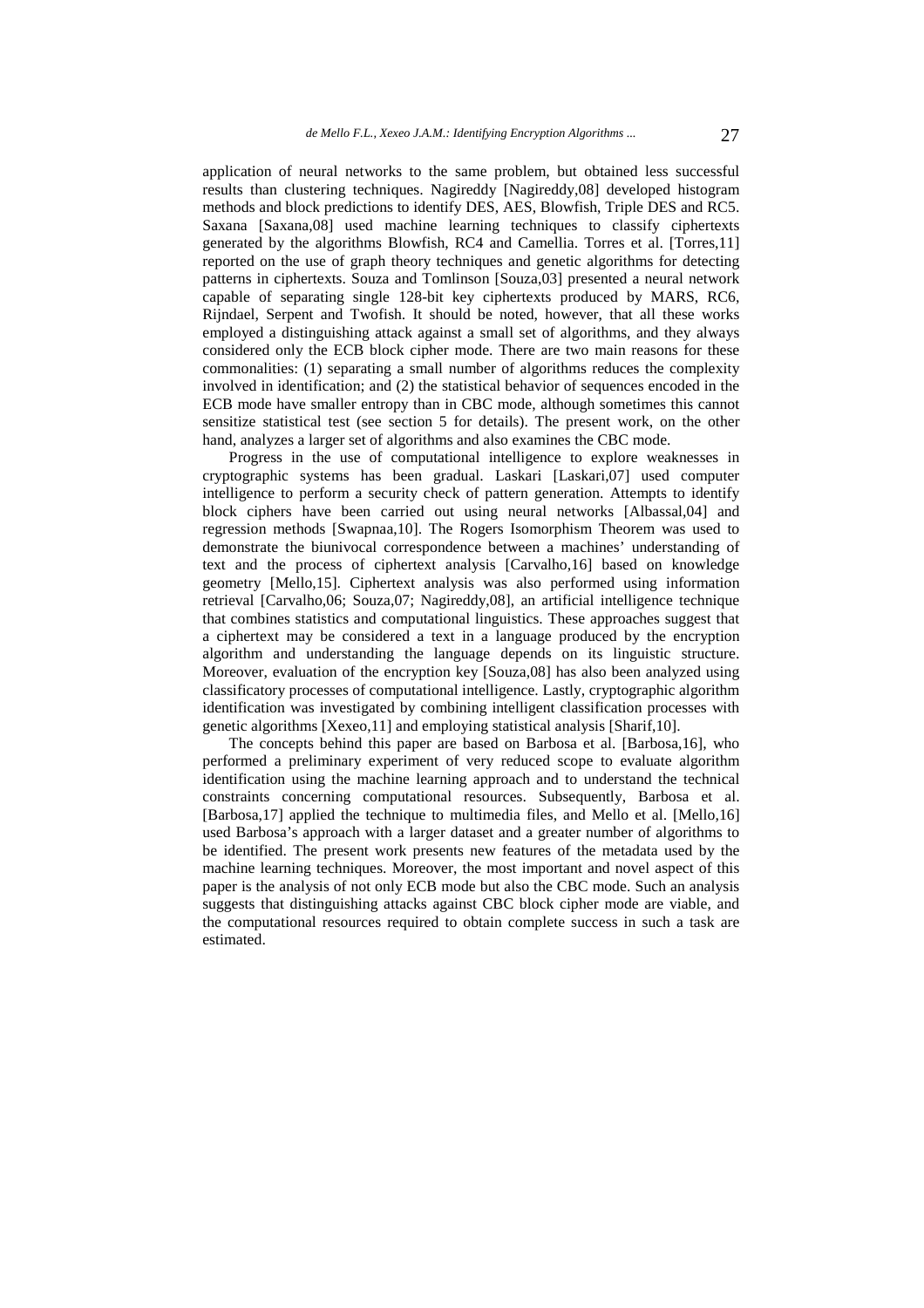#### **3 Encryption Algorithm Identification**

The strategy for determining the encryption algorithm used to produce a ciphertext consists of applying feature-identification methods to a set of attributes that describe the encrypted files. Although one could exploit the same algorithms to perform data mining, in this work such algorithms were exploited to perform pattern recognition, and therefore perform machine-learning. Figure 1 shows the schematics, which is composed of three main modules. The first module is responsible for taking the corpora of plain texts and combining it with keys and encryption algorithms in ECB and CBC modes, thereby producing the ciphertexts. The next module takes the ciphertexts and carries out a transformation, resulting in metadata that describe features of those encrypted files. Finally, the last module involves machine-learning methods that exploit the large amount of metadata with the purpose of identifying the encryption algorithm.



*Figure 1: Schematics for determining the encryption algorithm used to produce ciphertext.* 

The corpora of plain texts used in this research included seven different languages. It seemed interesting to evaluate whether the original vernacular could influence the encryption algorithms, and if such an influence could be captured by the classification algorithms. The original idea was to use Portuguese, Spanish, English and German texts. However, there was an opportunity to enlarge the number of writing systems, and since this would improve the analysis of how cryptographic algorithms increase entropy, it seemed reasonable to enhance the sample space by incorporating other languages, such as Hebrew, Cyrillic and Mandarin.Moreover, these additional texts could not be encoded in ASCII, but in Unicode, which implies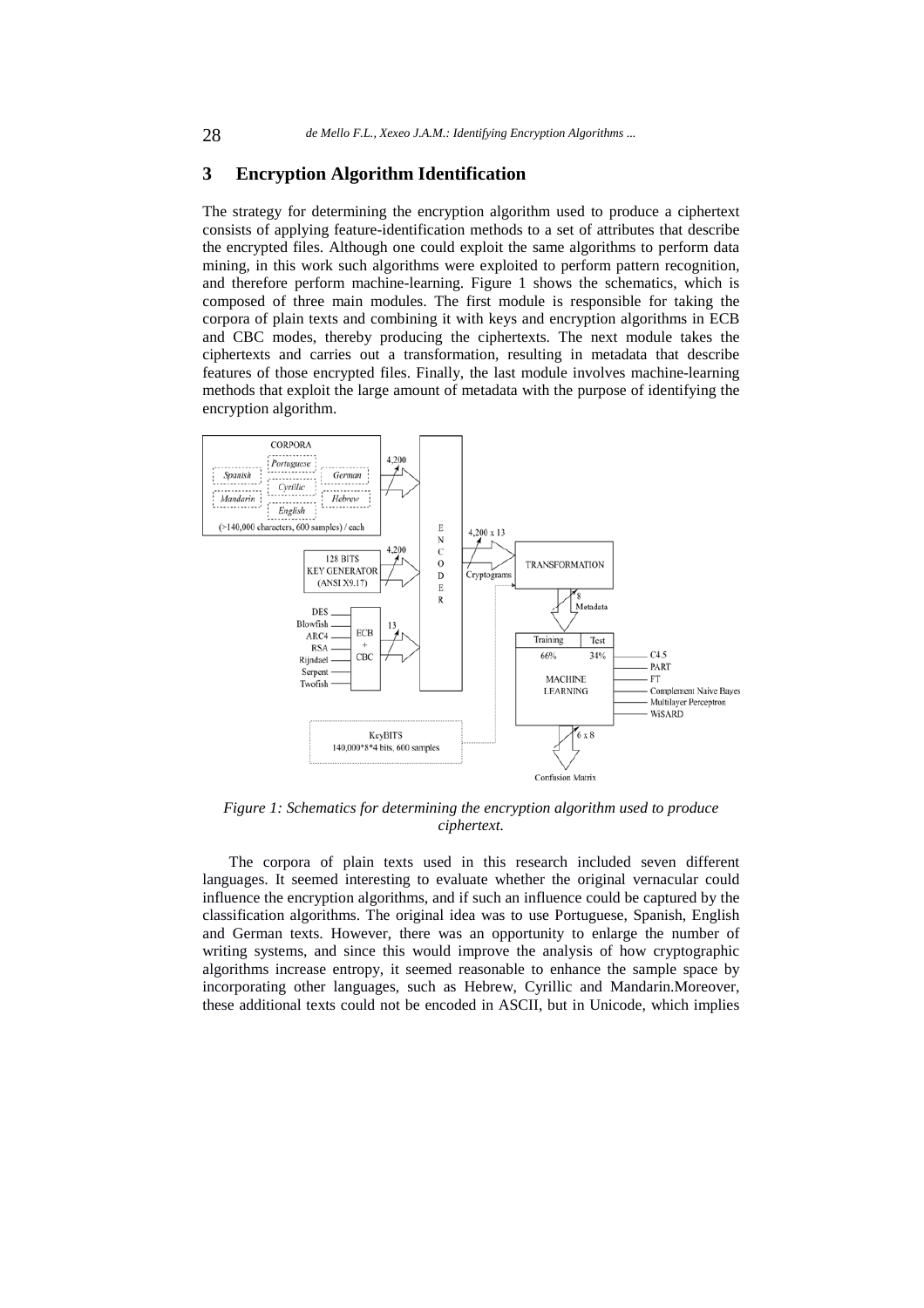an increase in bytes used for character representation.

The corpora were composed of 4,200 text samples divided into seven distinct corpora. Each corpus corresponded to a language system and consisted of 600 samples of different texts retrieved from newspapers and magazines, with no repeated sentences. Each sample had at least 140,000 characters, which corresponds to approximately 35 text pages, an unusual size for newspaper and magazine articles. Thus, full text articles were concatenated until the minimum number of 140,000 characters was reached.

It should be noted that in order to avoid this overhead in gathering small text and merging them into a single text, it is common to use long texts for corpus assembly, such as the Bible, the Iliad, the Odyssey, and Don Quixote. However, the linguistic construction of these works is so distinct from everyday texts that they do not provide a good representation of contemporary languages. This may introduce a bias into the sample space, so the use of texts from newspaper and magazine articles has become a mandatory requirement.

Since this study is exploratory in nature, classical cryptographic algorithms were chosen for evaluation. The criterion is based on evaluating the behavior from block encryption, stream cipher encryption, symmetric and public key algorithms. Thus, the selected cryptographic algorithms were DES, Blowfish, RSA, ARC4, Rijndael, Serpent and Twofish. The implementations of these algorithms was based on source codes from Schneier [Schneier,96] and Dai [Dai,16], but each implementation not only had to be adapted to the execution environment, but also had to be modified to allow its application in ECB and CBC modes, thus resulting in 13 implementations (recall that ARC4 is a stream cipher encryption). An important remark must be made concerning RSA since it is not a block cipher algorithm, and thus ECB/CBC modes are not applicable. In this paper, the traditional algorithm is called RSA, while RSA "CBC" describes a variant implementation where the text is broken up into separate blocks, and an "add mod N" is performed of the ciphertext of one block to the plaintext of the next block, almost like CBC mode. Finally, initialization vectors of all CBC algorithms were produced by a pseudo-random bit generator derived from the ANSI X9.17.

Parallelism was obtained by using OpenMP [OpenMP,11] directives in order to signal to the compiler which regions contained independent iterations, and thus liable to be parallelized, in order to take advantage of a high-performance computer. The precise gain obtained through the parallelism of those algorithms extrapolates the primary purpose of this work, but prototype testing suggests a significant advantage that will be discussed in Section 4. Of course, this benefit occurs with parallel implementations of algorithms in ECB mode, which is nonexistent in CBC mode. This is because of the high dependence of CBC mode loop iterations, which computes an XOR between the current block cipher and the block cipher from the previous iteration.

All encryption keys were composed of 128 bits and were produced by a pseudorandom bit generator (PRNG) derived from ANSI X9.17 [Schneier,96], with two exceptions. Since a DES key needs just 56 bits, the 128-key needed to be shortened. Additionally, it is well known that RSA needs two large prime numbers as a private key, but these numbers can be substituted by the output from a secure pseudo-random number generator. The RSA' public and private keys are produced by concatenating 8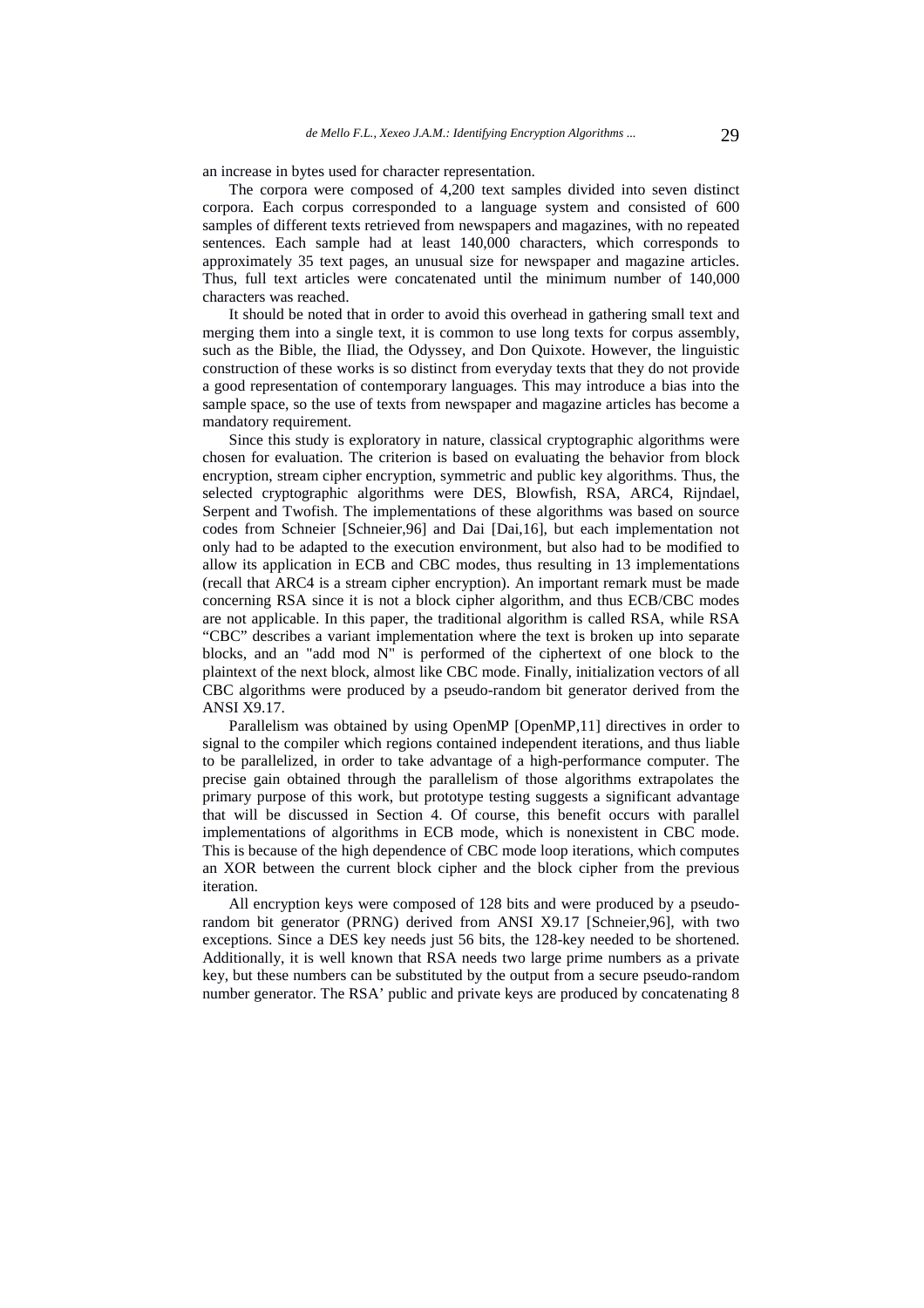blocks of 128 bits from the PRNG. Each plain text file from the corpora was associated with a different key in order to avoid any influence of key patterns on the data mining process. The usage of the same key to encrypt distinct files may induce a defect in the cryptographic algorithm identification process, which is subject to being captured by the classification algorithms, consequently masking results. This kind of key generation does not allow operation parallelism, but this task is not computationally expensive.

Once encoding was finished, metadata creation was initiated. This procedure extracts useful information from the ciphertexts that is employed in the machine learning stage. Each metadata file was associated with one of the seven language corpora and with all cryptograms produced from that corpus. An additional metadata file was also created corresponding to the fusion of all encoded files, from all languages, into a single corpus. The aim of this extra file was to evaluate the behavior of identification algorithms when applied to a dataset composed of all seven languages. The transformation module also received 600 samples from another module called KeyBITS; it is not part of the identification process, and its purpose will be explained in the next section.

Each line record from a metadata file is composed of a histogram from a cryptogram, whose bins are the occurrences of a block of contiguous bits, and a label for cryptographic algorithm designation. This label is used for training the machine learning algorithms and as data control for evaluating results. The bit size of these blocks varied from 2 to 34 bits. The 34-bit upper limit was imposed by memory capacity as a consequence of resource availability in the parallel computer and by the implementations of the data processing modules and machine learning techniques. There is an important issue concerning the block collection of contiguous bits used by Mello et al. [Mello,16] and the one from this paper. The former isolated blocks according to contiguous bit size, and so the machine-learning algorithms analyzed them separately. The present study, in turn, grouped all blocks into a single line record in order to analyze them together, and eventually explore relationships between different block sizes. Moreover, the OpenMP directives were used to signal to the compiler what commands from bins calculus can be parallelized. The parallelization of this transformation stage is extremely necessary because without it the time for computing all metadata becomes prohibitive.

Finally, the metadata were processed by a set of classifiers at the machinelearning module. As previously mentioned, this stage uses the bin information of histograms cumulatively. The usual approach in the literature is to use a given bin size information to create the learning model and perform the classification. However, in the present work, all previous bin size information was used to execute these tasks. That is, when computing the learning model and performing the classification, at the iteration whose bin size is S, all information from bins of size 2 to S-1 were also used.

Like the cryptographic algorithms, the criterion for choosing the classification algorithms was to explore the viability of using machine learning algorithms in cryptographic algorithm identification. Thus, algorithms were used that represent various categories of classifiers, such as bayesian, functional, rule-based, and decision tree generators. For each algorithm, independent iteration loops were located and OpenMP directives applied in order to explore parallelism in order to reduce computation time.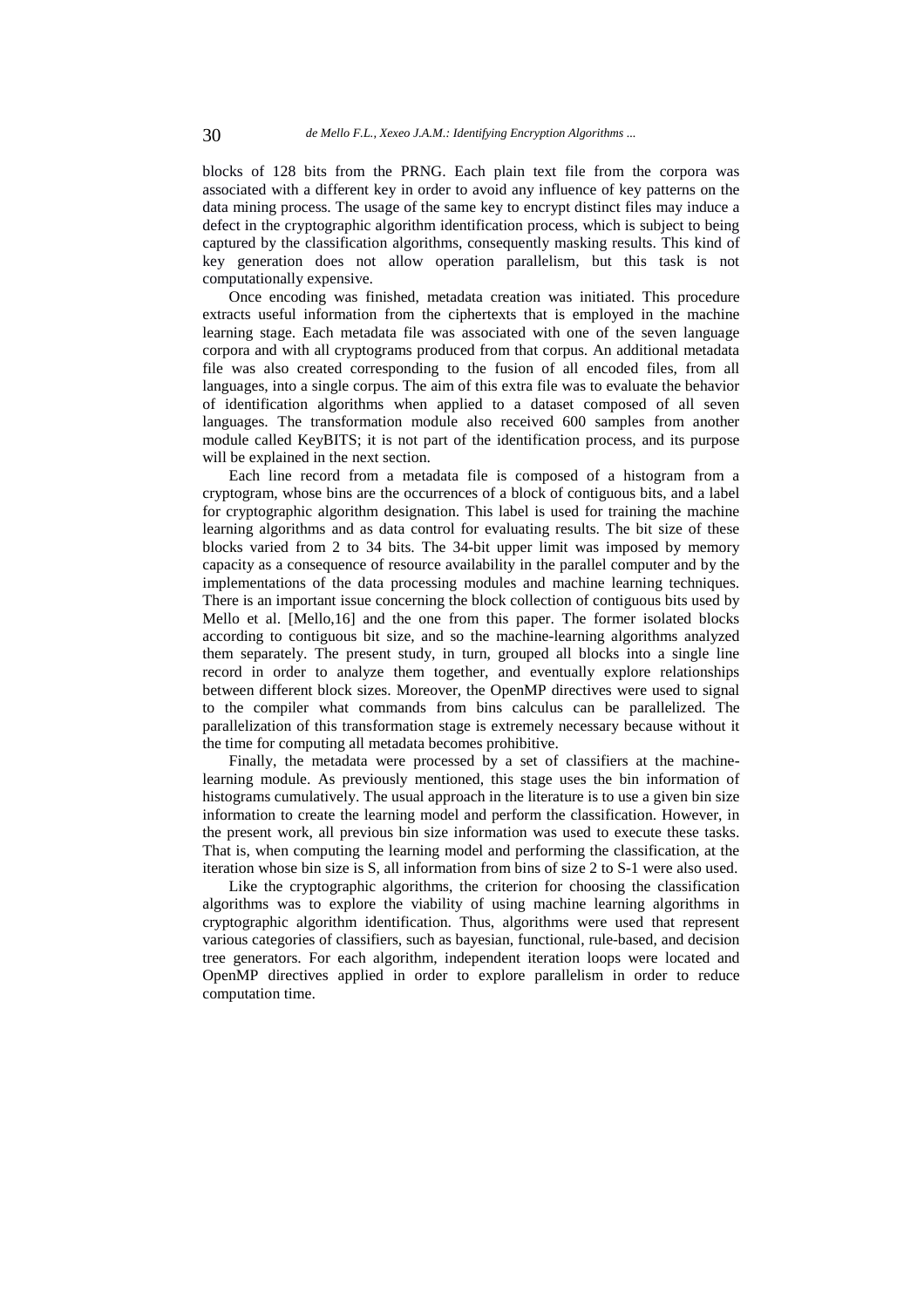The classification algorithms used were: C4.5, PART, FT, Complement Naive Bayes, Multilayer Perceptron and WiSARD. Although these algorithms are classical, they are not outdated or obsolete. Brand new machine learning algorithms provide slightly better accuracy, are usually faster and consume less memory, but they are not easy to obtain for the target platform being in this experiment. These features may reduce the demand for computational resources, but do not contribute significantly to improved accuracy, which is the main need of the present work. Thus, availability becomes the major criterion for choosing machine-learning methods, and the classical algorithms surpass the new ones in this regard.

The machine learning procedure was divided into two sequential steps; one concerns the creation of the classification model for each classifier, and the other consists of testing the classification. Therefore, each metadata file was divided into two distinct parts. The first, containing 66% of all cryptograms, was used to assemble the classification model. The second, comprising the remaining 34% of all cryptograms, was used for testing. It is important to note that the experiment maintained the same amount of metadata ciphertexts for each cryptographic algorithm and for both ECB and CBC modes, so that classification algorithms were neither over-trained nor under-trained for identification. There was also a similar balance for each language with the metadata file that joins all languages. Consequently, this procedure removed the possibility of favoring the identification of one algorithm over another, as well as any influence of a better-trained language set. The machinelearning module produced a confusion matrix for each classification algorithm and each metadata file. The goal was to acquire an effective measure of the classification model by presenting the number of correct classifications versus the predicted ones. From these confusion matrices it was possible to obtain the percentage of correct classifications for each classifier, for each algorithm and for each language corpus.

#### **4 Description of the Experiment**

For the experiment, each classifier was trained using 10-fold cross-validation. The C4.5 algorithm was configured to use just one boosting interaction, starting with an empty weights vector and with no global pruning step to simplify the tree. For the FT algorithm, the minimum number of instances for a node to be considered for splitting was set to 15, the number of iterations for LogitBoost was set to 30, and no weight trimming. For the PART algorithm, the confidence factor used for pruning was set to 0.25, the minimum number of instances per rule was set to 2, and 3-folds was used for error pruning. The Complement Naive Bayes algorithm does not implement Laplace smoothing and density was used as metric predictor. The Multi Layer Perceptron algorithm was initially configured with randomized weights, the learning rate was set to 0.005, the momentum was set to 0.2, there were two fully connected hidden layers with 350 neurons, and the calibration used back propagation. Finally, the WiSARD algorithm was configured with 13 RAM-discriminators, and the bleaching technique was used with a confidence value of 0.1.

The environment in which the experiment was developed was a Cray XK6 Nano parallel computer. This machine has 40 computational nodes, each with a 16-core Opteron 6276 CPU, a NVIDIA Tesla K20 GPU and 32GB of central memory. The experiment, however, used only the 16 cores from one computational node in order to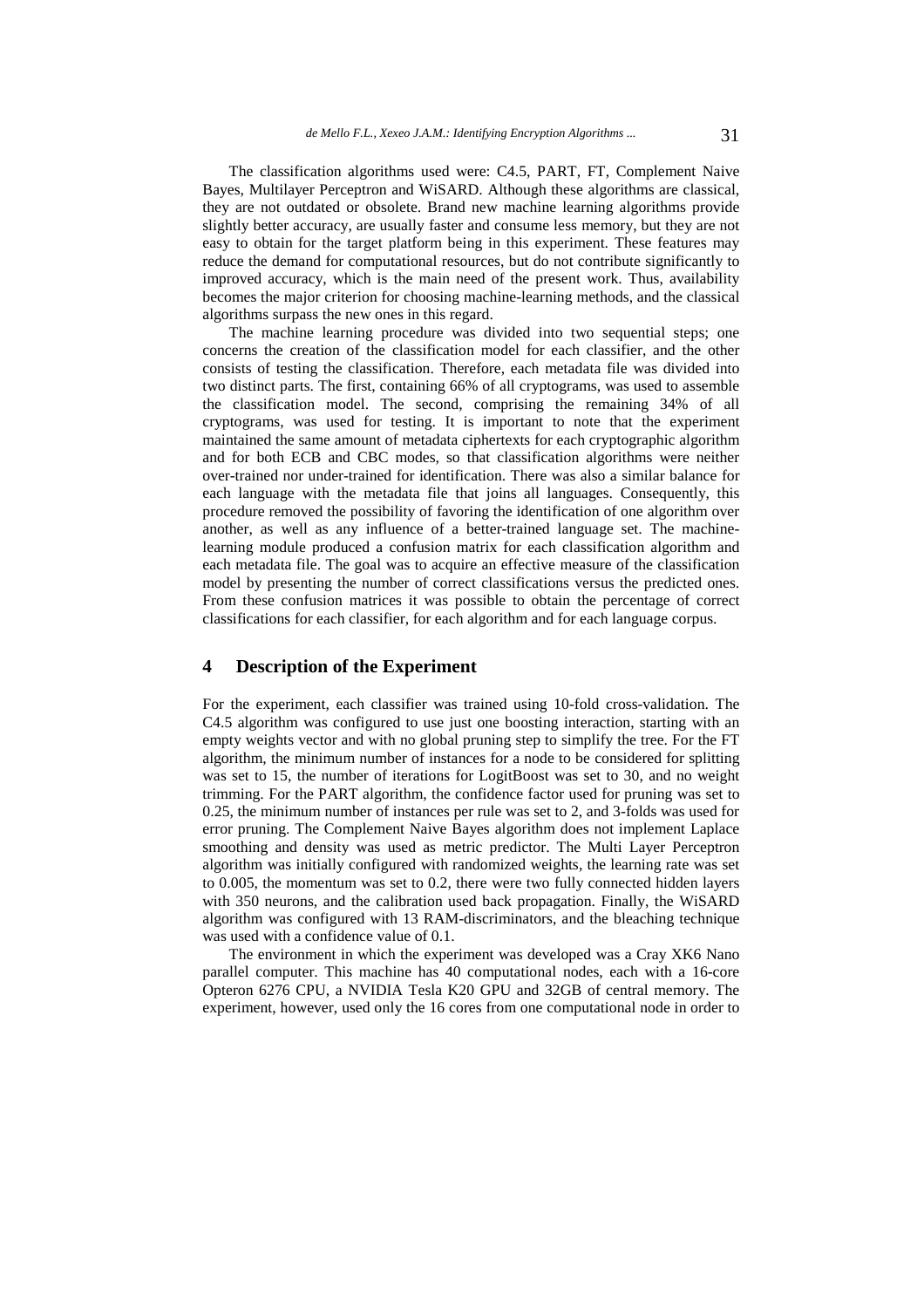avoid parallel constraints concerning CPU and GPU communication as well as internode communication. Moreover, the experiment was checked twice on an Environment equipped with 4 nodes of Intel Xeon Phi CPU 7250 @ 1.40GHz, 68 cores/272 threads each, and 128GB central memory

Barbosa et al. [Barbosa,16] had previously pointed out the demand for computing power in a significantly smaller experiment, as have other researchers [Mello,16] [Barbosa,17]. In order to obtain greater computing ability, it was necessary to use not only a machine with high computing power but also parallel programming. A comparison of algorithm processing time between the present experiment and that of Barbosa et al. [Barbosa,16] indicates an increase in speed of 864.02. Moreover, the increased speed of the parallelized algorithm using 16 cores versus using only one core was 14.24. Table 1 presents the processing times for each module of the experimental scheme, and clearly shows that the transformation module and the datamining module have a high cost. It should be noted that the experiment was not completely automated and the values of Table 1 represent the actual computation time, and does not take into consideration manual activities to maneuver data from one module to another.

|                  | Module                        |                 | <i>Execution</i> (dd:hh:mm:ss) |  |  |  |  |  |  |  |
|------------------|-------------------------------|-----------------|--------------------------------|--|--|--|--|--|--|--|
|                  | <b>Key Generator</b>          | 00:00:00:08.904 |                                |  |  |  |  |  |  |  |
|                  | Encoder                       | 00:01:52:40.621 |                                |  |  |  |  |  |  |  |
|                  | Transformation                | 09:19:54:11.826 |                                |  |  |  |  |  |  |  |
| Machine Learning |                               | 30:13:51:51.885 |                                |  |  |  |  |  |  |  |
|                  | Classifier                    | Train           | <b>Test</b>                    |  |  |  |  |  |  |  |
|                  | C4.5                          | 00:11:18:45.026 | 00:02:24:21.614                |  |  |  |  |  |  |  |
|                  | FT                            | 02:18:58:05.186 | 01:07:12:19.338                |  |  |  |  |  |  |  |
|                  | <b>PART</b>                   | 00:10:27:32.025 | 00:05:20:37.937                |  |  |  |  |  |  |  |
|                  | <b>Complement Naive Bayes</b> | 00:00:10:59.461 | 00:00:00:48.647                |  |  |  |  |  |  |  |
|                  | Multilayer Perceptron         | 24:06:11:41.931 | 00:00:29:42.673                |  |  |  |  |  |  |  |
|                  | WiSARD                        | 00:23:04:21.649 | 00:00:12:36.398                |  |  |  |  |  |  |  |

*Table 1: Experiment processing times.* 

The procedures for transforming ciphertexts into metadata is costly due to the large number of bins in the histograms, which is directly proportional to number of bits used to define block size. In the worst case, the  $34$ -bit block had  $2^{34}$  classes, which demands the construction of a dynamic data structure (hash table chained with linked lists) for storing the number of times a given bin has occurred in the data set. It was not possible to increase this number of bits due to RAM constraints of the available environment; however a better data structure can mitigate this problem.

The machine learning stage was also quite long and the Multilayer Perceptron classifier was a key factor in this result, as expected. For this reason, the WiZARD neural network was also evaluated as a possible replacement for Multilayer Perceptron, since the former is known to be faster than the latter. Furthermore, the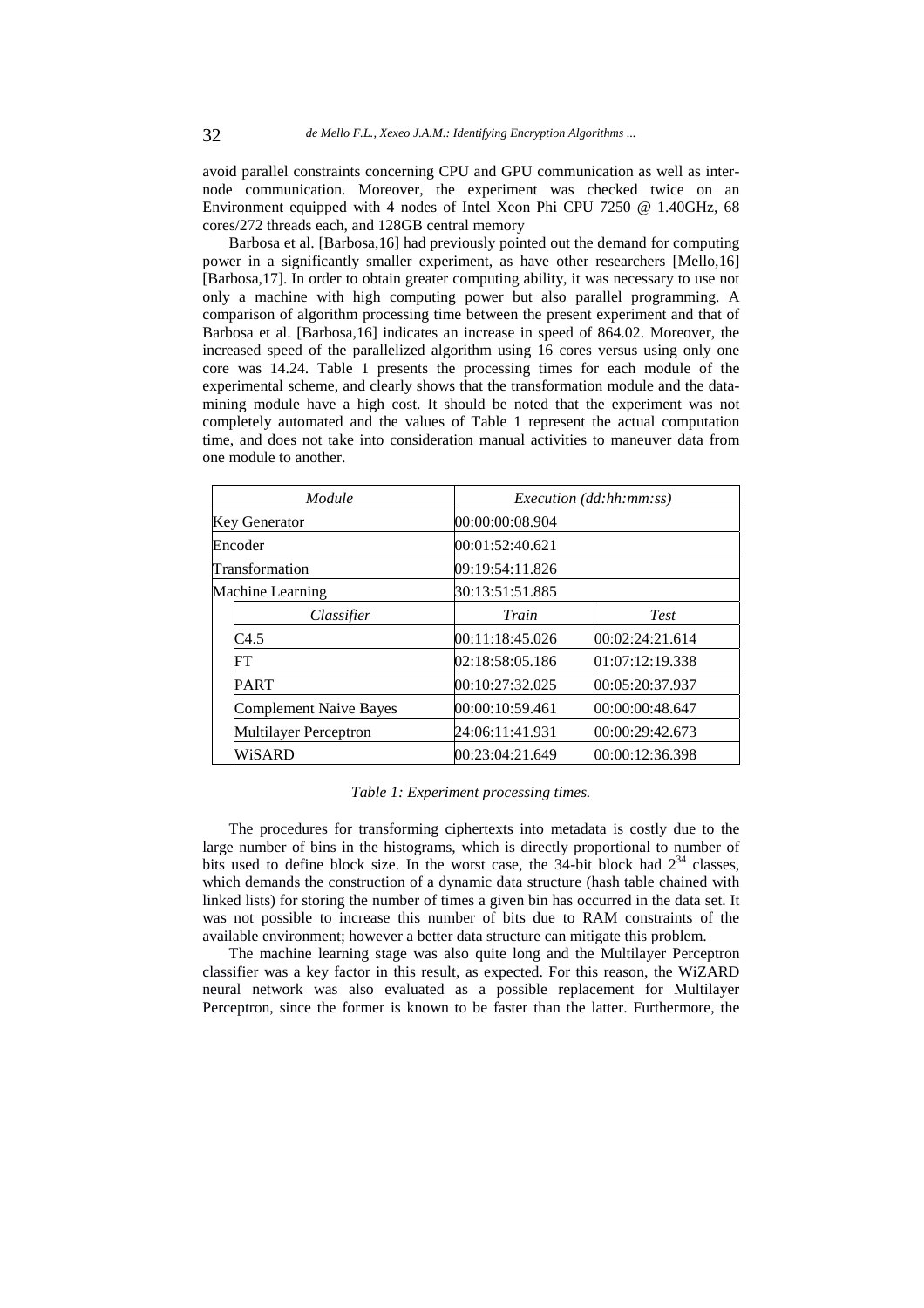computational cost of the classifier Complement Naive Bayes must be highlighted, since it was significantly lower than all the other classifiers.

### **5 Results**

Randomness tests were first performed to analyze the distribution of the encryption keys and the individual ciphertexts in order to determine if there are patterns that might confuse further analysis. Tests are usually grouped into test batteries (or test suites), which provide more complex randomness analysis. Passing such tests is an important step for a pseudo-random sequence to be approved by certification authorities.

The randomness test from NIST (National Institute of Standards and Technology) Statistical Test Suite [Rukhin,10] was applied to 600 sequences of cryptograms and to the encryption key file in order to detect any grossly inadequate random number generators, some hardware and software implementation errors, and normal imperfections of pseudo-random number generators. This suite defines 15 empirical tests of randomness, some of which are divided into sub tests. The suite report indicates the number of failures obtained during such an evaluation. Table 2 summarizes the results of these tests for the cryptograms of the present work.

Proportional failure (Prop) occurs when a generator fails a type of test too often. The NIST guidelines define a tolerance, which is a level of confidence beyond which a sample of generator output can be said to have not come from a true random source. None of the cryptographic algorithms of the present study were rejected, nor the ANSI X9.17 key generator.

Furthermore, a single test is considered passed if the P-value is above the significance level of 0.01 or below 0.99. The P-value represents the probability of a perfect random number generator producing the same or worse test result. Table 2 presents some small failures, but the interpretation of these is not straight-forward since the probability of a good random number generator failing this requirement is not zero. Thus it is not surprising for occasional P-values to be smaller than 0.01, such as for some instances reported in Table 2. Besides, the smallest P-value obtained was 0.004462 (ARC4), which is not a big failure, but it is known that this algorithm fails statistical tests [Goutam,07]. Therefore, the randomness test is in accordance with what is expected from cryptographic algorithms, and thus the individual analyses of the ciphertexts do not indicate deviation from randomness.

The next aspect analyzed was the influence of the original language of the texts on cryptographic algorithm identification. The confusion matrices make it possible to determine the percentage of correct identifications for the seven given language corpora  $(C_L)$  and for the additional corpus containing all languages  $(C_{ALL})$ . Considering all bin sizes, differences between the percentages for the individual single language corpora and the joint language corpus were calculated as the normalized distance  $D=(C_{AII}-C_I)*100/C_{AII}$ . Figure 2(a) represents these distances for the correct identification of the DES encryption algorithm by the C4.5 classifier, where the mean value is 3.014 and the standard deviation is 2.347. Moreover, Figure 2(b) shows the distances for the RSA encryption algorithm and the Complement Naive Bayes classifier, with a mean value of 3.004 and a standard deviation of 2.496.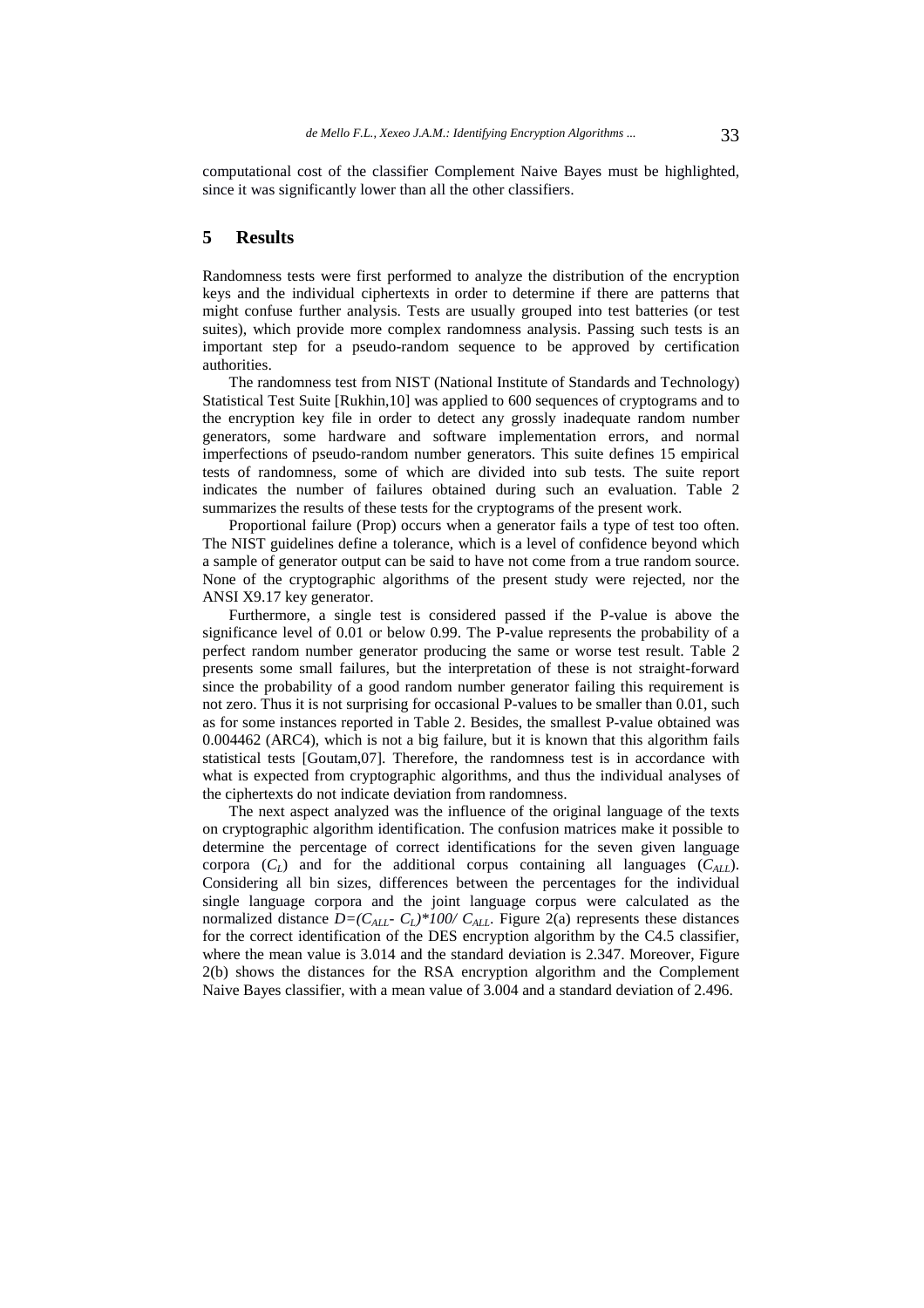| <b>Empirical Test</b> |           | <b>Cryptograms</b><br>(First column ECB mode, second column CBC mode – except for<br>ARC4; see comment in section 4 regarding RSA.) |                 |                  |                  |                  |                |                |                  |                  |                  |                  |                  |                  |
|-----------------------|-----------|-------------------------------------------------------------------------------------------------------------------------------------|-----------------|------------------|------------------|------------------|----------------|----------------|------------------|------------------|------------------|------------------|------------------|------------------|
|                       |           | ARC4                                                                                                                                | <b>Blowfish</b> |                  | <b>DES</b>       |                  | <b>Rijdael</b> |                | <b>RSA</b>       |                  | <b>Serpent</b>   |                  | Twofish          |                  |
| Frequency             | $P$ -val. | $\mathbf{0}$                                                                                                                        | $\theta$        | $\overline{0}$   | $\overline{0}$   | $\mathbf{0}$     | $\overline{0}$ | $\overline{0}$ | $\overline{0}$   | $\overline{0}$   | $\overline{0}$   | $\mathbf{0}$     | $\theta$         | $\mathbf{0}$     |
|                       | Prop.     | $\mathbf{0}$                                                                                                                        | $\mathbf{0}$    | $\overline{0}$   | $\overline{0}$   | $\mathbf{0}$     | $\mathbf{0}$   | $\mathbf{0}$   | $\mathbf{0}$     | $\mathbf{0}$     | $\mathbf{0}$     | $\overline{0}$   | $\mathbf{0}$     | $\mathbf{0}$     |
| BlockFrequency        | $P$ -val. | $\boldsymbol{0}$                                                                                                                    | $\overline{0}$  | 0                | $\boldsymbol{0}$ | $\boldsymbol{0}$ | 0              | 0              | $\boldsymbol{0}$ | $\boldsymbol{0}$ | $\boldsymbol{0}$ | 0                | $\boldsymbol{0}$ | $\boldsymbol{0}$ |
|                       | Prop.     | $\mathbf{0}$                                                                                                                        | $\mathbf{0}$    | $\overline{0}$   | $\mathbf{0}$     | $\mathbf{0}$     | $\mathbf{0}$   | $\overline{0}$ | $\mathbf{0}$     | $\mathbf{0}$     | $\mathbf{0}$     | $\overline{0}$   | $\mathbf{0}$     | $\mathbf{0}$     |
| Cumulative            | P-val.    | $\mathbf{0}$                                                                                                                        | $\mathbf{0}$    | $\overline{0}$   | $\overline{0}$   | $\mathbf{0}$     | $\mathbf{0}$   | $\overline{0}$ | $\overline{0}$   | $\mathbf{0}$     | $\mathbf{0}$     | $\mathbf{0}$     | $\boldsymbol{0}$ | $\mathbf{0}$     |
| Sums $(+2)$           | Prop.     | $\mathbf{0}$                                                                                                                        | $\theta$        | $\theta$         | $\Omega$         | $\Omega$         | $\Omega$       | $\theta$       | $\Omega$         | $\theta$         | $\mathbf{0}$     | $\overline{0}$   | $\theta$         | $\mathbf{0}$     |
| Runs                  | $P$ -val. | $\boldsymbol{0}$                                                                                                                    | $\mathbf{0}$    | $\overline{0}$   | $\mathbf{0}$     | $\mathbf{0}$     | $\mathbf{0}$   | $\mathbf{0}$   | $\mathbf{0}$     | $\mathbf{0}$     | $\mathbf{0}$     | $\overline{0}$   | $\overline{0}$   | $\mathbf{0}$     |
|                       | Prop.     | $\boldsymbol{0}$                                                                                                                    | $\overline{0}$  | $\overline{0}$   | $\overline{0}$   | $\mathbf{0}$     | $\overline{0}$ | $\overline{0}$ | $\overline{0}$   | $\mathbf{0}$     | $\boldsymbol{0}$ | 0                | $\boldsymbol{0}$ | $\boldsymbol{0}$ |
| LongestRun            | P-val.    | $\mathbf{0}$                                                                                                                        | $\Omega$        | $\Omega$         | $\Omega$         | $\Omega$         | $\Omega$       | $\Omega$       | $\Omega$         | $\Omega$         | $\mathbf{0}$     | $\overline{0}$   | $\mathbf{0}$     | $\mathbf{0}$     |
|                       | Prop.     | $\overline{0}$                                                                                                                      | $\overline{0}$  | $\overline{0}$   | $\overline{0}$   | $\overline{0}$   | $\mathbf{0}$   | $\overline{0}$ | $\overline{0}$   | $\overline{0}$   | $\overline{0}$   | $\overline{0}$   | $\overline{0}$   | $\overline{0}$   |
| Rank                  | $P$ -val. | $\boldsymbol{0}$                                                                                                                    | $\overline{0}$  | $\overline{0}$   | $\overline{0}$   | $\overline{0}$   | $\mathbf{0}$   | $\overline{0}$ | $\overline{0}$   | $\overline{0}$   | $\overline{0}$   | $\overline{0}$   | $\overline{0}$   | $\overline{0}$   |
|                       | Prop.     | $\mathbf{0}$                                                                                                                        | $\overline{0}$  | $\overline{0}$   | $\overline{0}$   | $\mathbf{0}$     | $\mathbf{0}$   | $\overline{0}$ | $\overline{0}$   | $\mathbf{0}$     | $\overline{0}$   | $\overline{0}$   | $\overline{0}$   | $\mathbf{0}$     |
| <b>FFT</b>            | $P$ -val. | $\boldsymbol{0}$                                                                                                                    | $\overline{0}$  | $\overline{0}$   | $\overline{0}$   | $\mathbf{0}$     | $\overline{0}$ | $\overline{0}$ | $\overline{0}$   | $\mathbf{0}$     | $\overline{0}$   | $\boldsymbol{0}$ | $\boldsymbol{0}$ | $\boldsymbol{0}$ |
|                       | Prop.     | $\boldsymbol{0}$                                                                                                                    | 0               | $\overline{0}$   | $\overline{0}$   | $\mathbf{0}$     | $\overline{0}$ | $\overline{0}$ | $\overline{0}$   | $\mathbf{0}$     | $\boldsymbol{0}$ | $\boldsymbol{0}$ | $\boldsymbol{0}$ | $\boldsymbol{0}$ |
| Non-overlapping       | P-val.    | $\overline{2}$                                                                                                                      | $\overline{2}$  | $\mathbf{1}$     | $\overline{2}$   | $\mathbf{1}$     | $\mathbf{0}$   | $\overline{0}$ | $\overline{2}$   | $\mathbf{1}$     | $\mathbf{1}$     | $\mathbf{1}$     | $\mathbf{1}$     | $\mathbf{0}$     |
| Template $(+148)$     | Prop.     | $\boldsymbol{0}$                                                                                                                    | $\overline{0}$  | $\overline{0}$   | $\overline{0}$   | $\overline{0}$   | $\overline{0}$ | $\overline{0}$ | $\overline{0}$   | $\overline{0}$   | $\overline{0}$   | $\overline{0}$   | $\overline{0}$   | $\overline{0}$   |
| Overlapping           | P-val.    | $\boldsymbol{0}$                                                                                                                    | $\Omega$        | 0                | $\Omega$         | $\Omega$         | $\Omega$       | $\Omega$       | $\Omega$         | $\Omega$         | $\boldsymbol{0}$ | 0                | $\boldsymbol{0}$ | $\boldsymbol{0}$ |
| Template              | Prop.     | $\mathbf{0}$                                                                                                                        | $\overline{0}$  | $\overline{0}$   | $\overline{0}$   | $\Omega$         | $\overline{0}$ | $\overline{0}$ | $\overline{0}$   | $\mathbf{0}$     | $\mathbf{0}$     | $\overline{0}$   | $\overline{0}$   | $\mathbf{0}$     |
| Universal             | P-val.    | $\mathbf{0}$                                                                                                                        | $\overline{0}$  | $\overline{0}$   | $\overline{0}$   | $\mathbf{0}$     | $\overline{0}$ | $\overline{0}$ | $\overline{0}$   | $\mathbf{0}$     | $\overline{0}$   | $\overline{0}$   | $\overline{0}$   | $\mathbf{0}$     |
|                       | Prop.     | $\mathbf{0}$                                                                                                                        | $\Omega$        | $\overline{0}$   | $\Omega$         | $\Omega$         | $\Omega$       | $\Omega$       | $\theta$         | $\theta$         | $\Omega$         | $\Omega$         | $\overline{0}$   | $\mathbf{0}$     |
| Approximate           | $P$ -val. | $\mathbf{0}$                                                                                                                        | $\overline{0}$  | $\overline{0}$   | $\overline{0}$   | $\mathbf{0}$     | $\mathbf{0}$   | $\overline{0}$ | $\overline{0}$   | $\mathbf{0}$     | $\mathbf{0}$     | $\overline{0}$   | $\overline{0}$   | $\mathbf{0}$     |
| Entropy               | Prop.     | $\boldsymbol{0}$                                                                                                                    | $\overline{0}$  | $\overline{0}$   | $\overline{0}$   | $\mathbf{0}$     | $\mathbf{0}$   | $\overline{0}$ | $\overline{0}$   | $\mathbf{0}$     | $\mathbf{0}$     | $\boldsymbol{0}$ | $\boldsymbol{0}$ | $\boldsymbol{0}$ |
| Random                | P-val.    | $\mathbf{0}$                                                                                                                        | $\Omega$        | $\overline{0}$   | $\mathbf{1}$     | $\Omega$         | $\Omega$       | $\Omega$       | $\theta$         | $\Omega$         | $\overline{0}$   | $\overline{0}$   | $\overline{0}$   | $\mathbf{0}$     |
| Excursions $(+8)$     | Prop.     | $\mathbf{0}$                                                                                                                        | $\overline{0}$  | $\overline{0}$   | $\overline{0}$   | $\mathbf{0}$     | $\overline{0}$ | $\overline{0}$ | $\overline{0}$   | $\mathbf{0}$     | $\overline{0}$   | $\overline{0}$   | $\mathbf{0}$     | $\mathbf{0}$     |
| RandomExcur           | P-val.    | $\boldsymbol{0}$                                                                                                                    | $\mathbf{1}$    | $\overline{0}$   | $\overline{0}$   | $\mathbf{0}$     | $\mathbf{0}$   | $\overline{0}$ | $\mathbf{0}$     | $\mathbf{0}$     | $\mathbf{0}$     | $\overline{0}$   | $\boldsymbol{0}$ | $\overline{0}$   |
| $sionsVariant (+18)$  | Prop.     | $\overline{0}$                                                                                                                      | $\overline{0}$  | $\overline{0}$   | $\mathbf{0}$     | $\mathbf{0}$     | $\mathbf{0}$   | $\overline{0}$ | $\mathbf{0}$     | $\overline{0}$   | $\mathbf{0}$     | $\overline{0}$   | $\overline{0}$   | $\overline{0}$   |
| Serial $(+2)$         | $P$ -val. | $\mathbf{1}$                                                                                                                        | $\overline{0}$  | $\overline{0}$   | $\mathbf{0}$     | $\overline{0}$   | $\mathbf{0}$   | $\mathbf{0}$   | $\mathbf{0}$     | $\overline{0}$   | $\mathbf{0}$     | $\overline{0}$   | $\overline{0}$   | $\boldsymbol{0}$ |
|                       | Prop.     | $\mathbf{0}$                                                                                                                        | $\overline{0}$  | $\overline{0}$   | $\overline{0}$   | $\mathbf{0}$     | $\overline{0}$ | $\overline{0}$ | $\overline{0}$   | $\overline{0}$   | $\overline{0}$   | $\overline{0}$   | $\boldsymbol{0}$ | $\mathbf{0}$     |
| Linear                | P-val.    | $\mathbf{0}$                                                                                                                        | $\overline{0}$  | $\overline{0}$   | $\overline{0}$   | $\mathbf{0}$     | $\overline{0}$ | $\overline{0}$ | $\overline{0}$   | $\mathbf{0}$     | 0                | 0                | $\mathbf{0}$     | $\mathbf{0}$     |
| Complexity            | Prop.     | $\boldsymbol{0}$                                                                                                                    | $\overline{0}$  | $\boldsymbol{0}$ | $\overline{0}$   | $\mathbf{0}$     | $\mathbf{0}$   | $\overline{0}$ | $\overline{0}$   | $\overline{0}$   | $\mathbf{0}$     | $\overline{0}$   | $\overline{0}$   | $\overline{0}$   |

*Table 2: Number of failures reported by NIST randomness test.*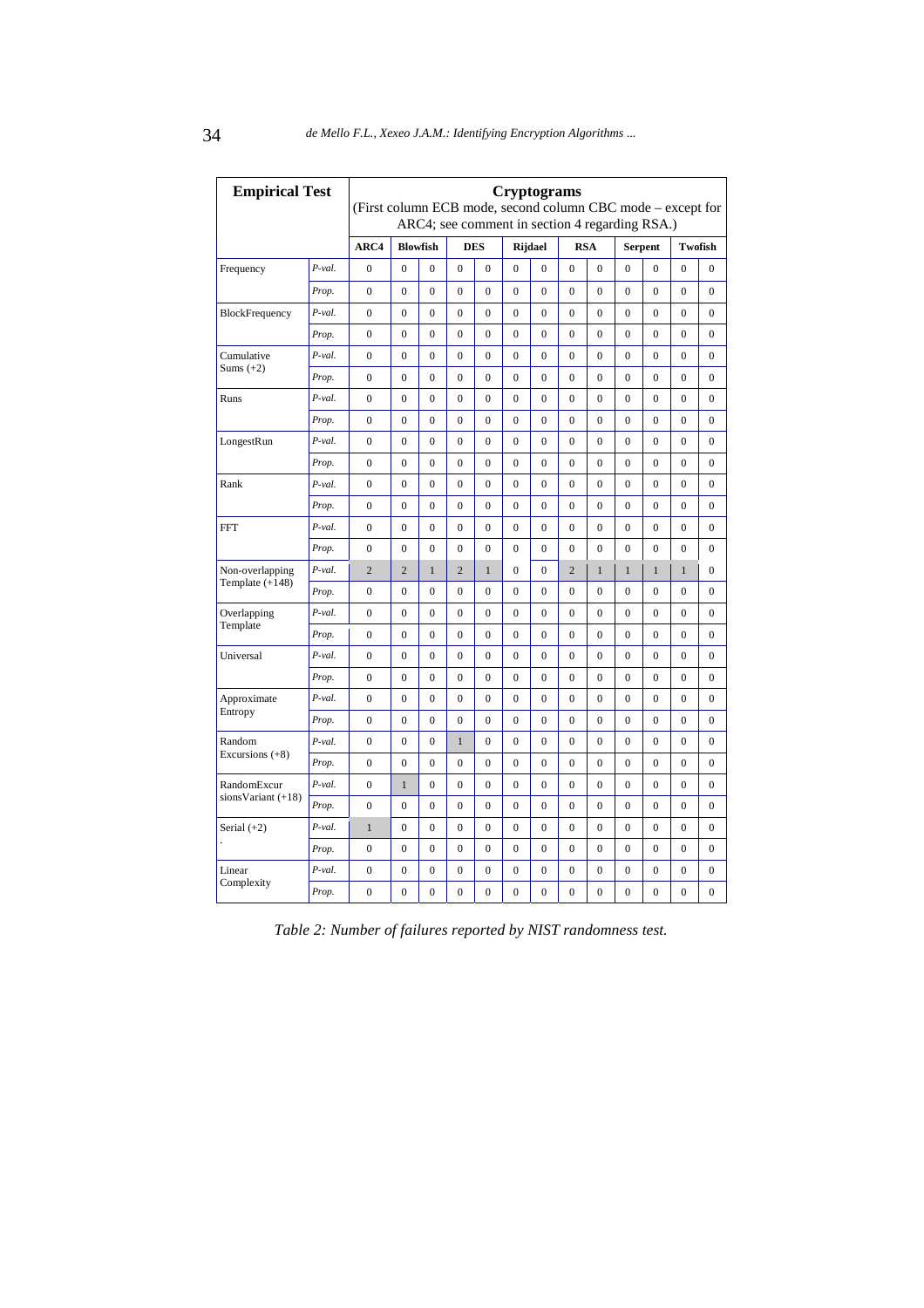

*Figure 2: Differences in successful identification between a single language corpus and the seven language corpus: (a) distance for DES encryption analyzed by the C4.5 classifier, (b) distance for RSA encryption analyzed by the Complement Naive Bayes classifier.* 

Positive values of *D* indicate that the best identification results were obtained when using the corpus with all languages together. In the vast majority of cases this is true, but the nominal values obtained for mean distance do not indicate a significant difference. The standard deviation also does not show an important dispersion of the values of the data set. Therefore, the original language of the plain texts does not seem to interfere with the performance of the classification algorithms. The better results obtained for the corpus with all languages together is explained by its sample space size. Since it has many more instances, the classification model for the corpus with all languages is finer trained, and hence produces better results. Consequently,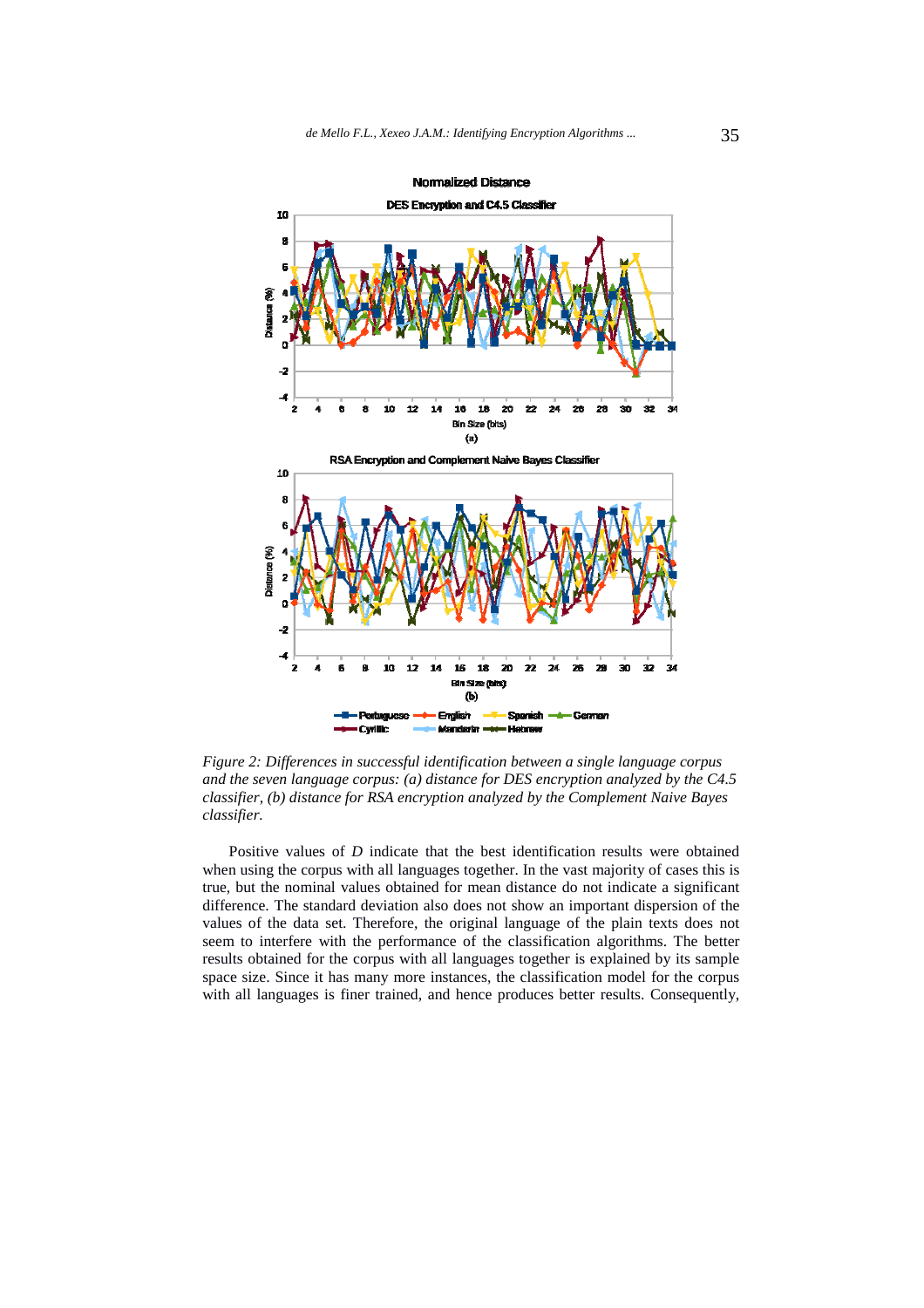all further analysis in this paper corresponds to the corpus with all seven languages together.

The KeyBITS block in Figure 1 corresponds to a physical pseudo-random bit generator [Barbosa,16b], which uses the intrinsic light noise of a laser beam as an entropy source. The purpose of using KeyBITS is to create 600 samples of pseudorandom files of sizes equivalent to those from the ciphertexts. Notice that this random bits collection may not be truly random, but its entropy is high enough to be considered so [Barbosa,10]. The assumption made is that these files do not have exposed patterns that allow successful algorithm identification by the machine learning algorithms. Thus, the KeyBITS files were inserted into the identification procedure in order to produce base line values and serve as a reference for comparison. The machine learning algorithms of the present investigation belong to a category of classification algorithms, which means they are employed when there is a set of predefined classes and the intention is to know which class a new object belongs to. This means that the classification algorithms will not be able to identify KeyBITS since it cannot be described by patterns. On the other hand, if the machine learning algorithms were clustering algorithms, that is, if such algorithms attempt to group a set of objects and find whether there is some relationship between them, then there would be a very high hit since the KeyBITS group is defined by all elements that do not belong to the other encryption groups.

The next aspect analyzed was the identification performance of the classifiers. Note that the probabilistic control value for a correct random identification of an encryption algorithm is  $7.14\%$  (100/(13+1)), since the sample space contains equal amounts of metadata for the 13 cryptographic algorithms plus KeyBITS. However, if just the high entropy instances are considered (BlowFish, Twofish, Serpent, Rijndael and DES in CBC mode; RSA "CBC"; KeyBITS) the probabilistic control value is 14.29% (100/7) because they are the only ones to pose a challenge to the identification process. Figure 3 presents six graphs, one for each classification algorithm. At first inspection the graphs immediately call attention to the existence of two distinct behavioral groups. The top series in the charts, with better identification responses, correspond to the cryptographic algorithms in ECB mode and ARC4. On the other hand, the bottom series in the charts correspond to CBC mode algorithms with lower identification performance. In fact, the difference between these two groups is easily understood since the CBC mode increases entropy to higher levels than the ECB mode, thus providing a more difficult environment for identification. Despite this expected separation, it is still important for cryptanalysis that such a detachment did occur. In the following discussion, this paper will develop separate analyses for each block cipher mode. Finally, KeyBITS was not classified at all, as expected.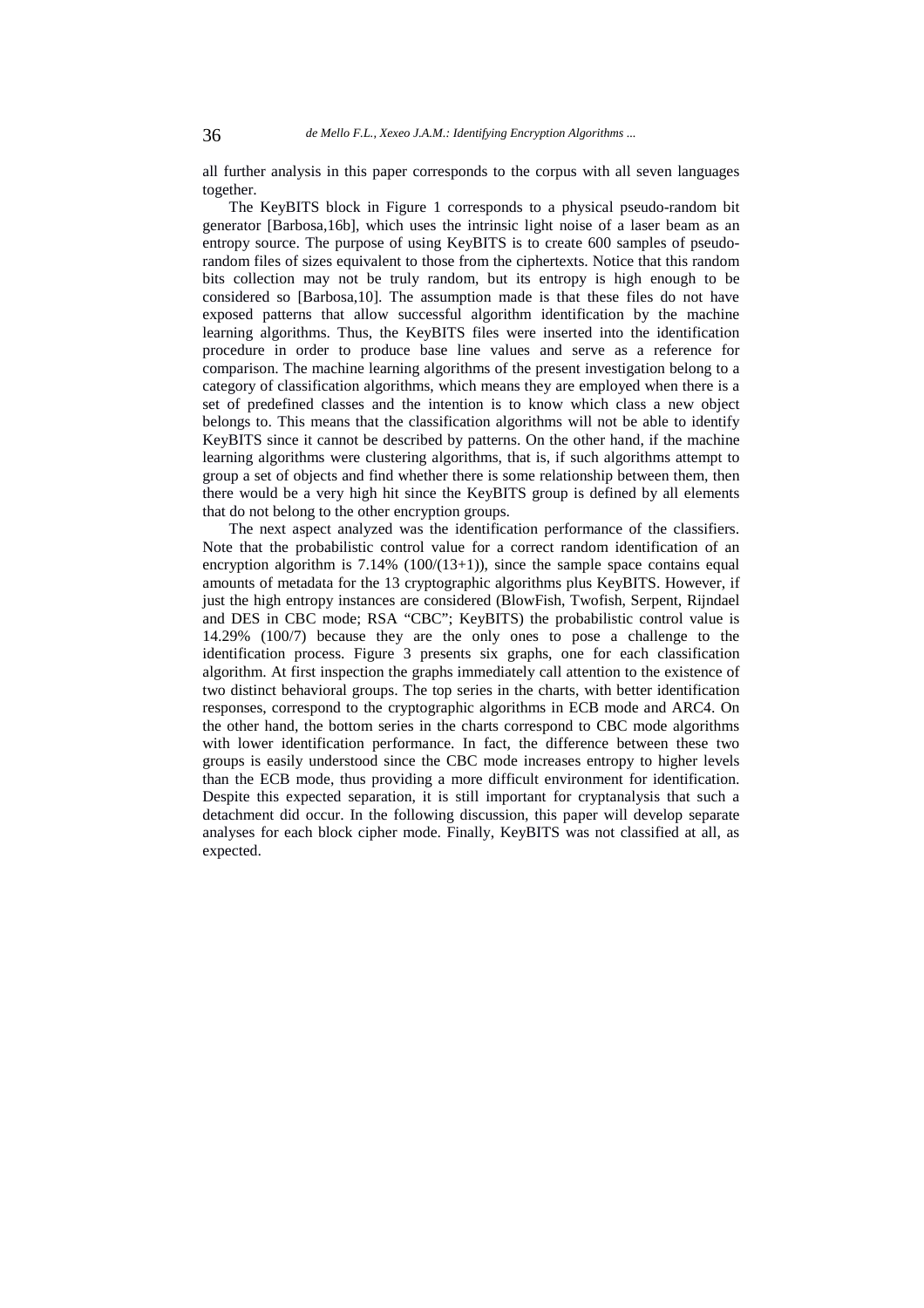

*Figure 3: Success rate in the identification of cryptographic algorithms for classifiers C4.5, PART, FT, Complement Naive Bayes, Multilayer Perceptron, WiSARD and KeyBITS.* 

Considering the ECB mode group (plus RSA and ARC4), the experiment made an exhaustive search for possible outlines that may allow the identification of cryptographic algorithms. This procedure was expected to be successful in some cases and not in others, since the machine learning algorithms have different approaches to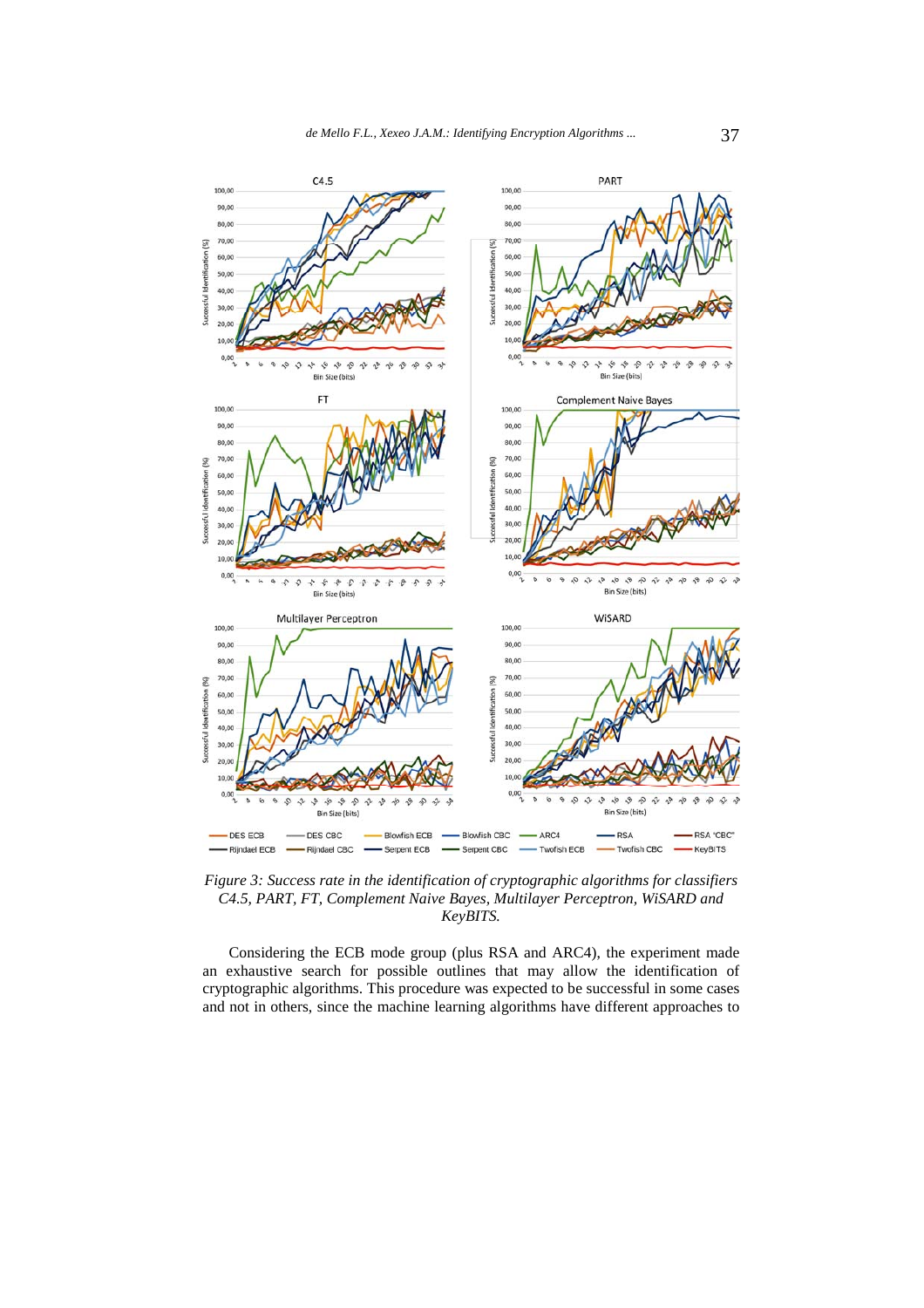the same problem. It can be seen that the identification rates in the C4.5 chart converge to almost 100% at a 28-bit bin size, excluding ARC4. The charts for PART and FT do not exhibit such a convergence, but they still suggest an increasing ability for identification. Moreover, in these three initial charts there is a significant increase in the successful identification rate of DES and Blowfish when the number of bits used becomes larger than 16 bits. The Complement Naive Bayes chart exhibits the best results, with it being able to identify all algorithms with 100% accuracy (except RSA) when the bin size was greater than 20 bits.

This chart also shows a qualitative leap in identifying DES, Blowfish and Rijndael when the bin size exceeds 16 bits. The Multilayer Perceptron and WiSARD charts also exhibit increasing abilities for identification, with the latter being slightly better than the former. All of these features sustain Complement Naive Bayes as the classifier that provides the best results for identifying cryptographic algorithms in ECB mode. These results reinforce those reported by Mello et al. [Mello,16], even though in the present experiment the bin collection of contiguous bits are combined (see section 3), by producing identification profiles that are similar, but not equal, to the those previously reported. Furthermore, the identification of ECB mode encryption algorithms was significantly high because encrypting the same data block of plaintext using ECB mode always yields the same block of ciphertext, that is, repetitive sequences of bits in the plaintext result in repetitive patterns in the encrypted output, thus providing an opportunity for identification. This means that ECB propagates frequencies from plaintexts to ciphertexts and produces ciphertexts of non-uniform distribution, which makes classification easier.

On the other hand, the major result of this experiment was with regard to the CBC mode group; that is, the successful distinguishing attack against the implemented algorithms in CBC mode. CBC encryption mode is not supposed to be sensitive to statistical attacks, but the results shown in Figure 3 are evidence that it cannot be take unconditionally. Even though high values of correct identification were not achieved, there was an unexpected behavior. The CBC mode is known for increasing entropy to high levels and increasing randomness, thus, successful identification would not be expected to increase monotonically. However, except for Multilayer Perceptron, all classifiers exhibited increased identification performance as bin size increases. In addition, Complement Naive Bayes exhibited the greatest slope for the identification series.

There are some possible reasons why this happens. First, the patterns being identified may be the ones disguised at the first 128 bits from ciphertexts. Note that the first 128-bits block from CBC mode are encrypted just after an XOR with the initialization vector. This procedure may provide a weak random input blocks before encryption, compromising the first 128 bits. If this occurs, the remaining bits from the ciphertext are irrelevant for identification, no matter their entropy is. Second, if the cipher block is n bits long, then it should be expect a collision after  $2^{n/2}$  encrypted blocks. However, there is a non-zero probability of such collisions happen before this number of encrypted blocks. Moreover, some artifact may be interfering with the experimental results increasing the probabilistic occurrence of such collisions. Third, some of the underlying ciphers may be vulnerable against distinguishing attacks (or perhaps the implementation) facilitating identification.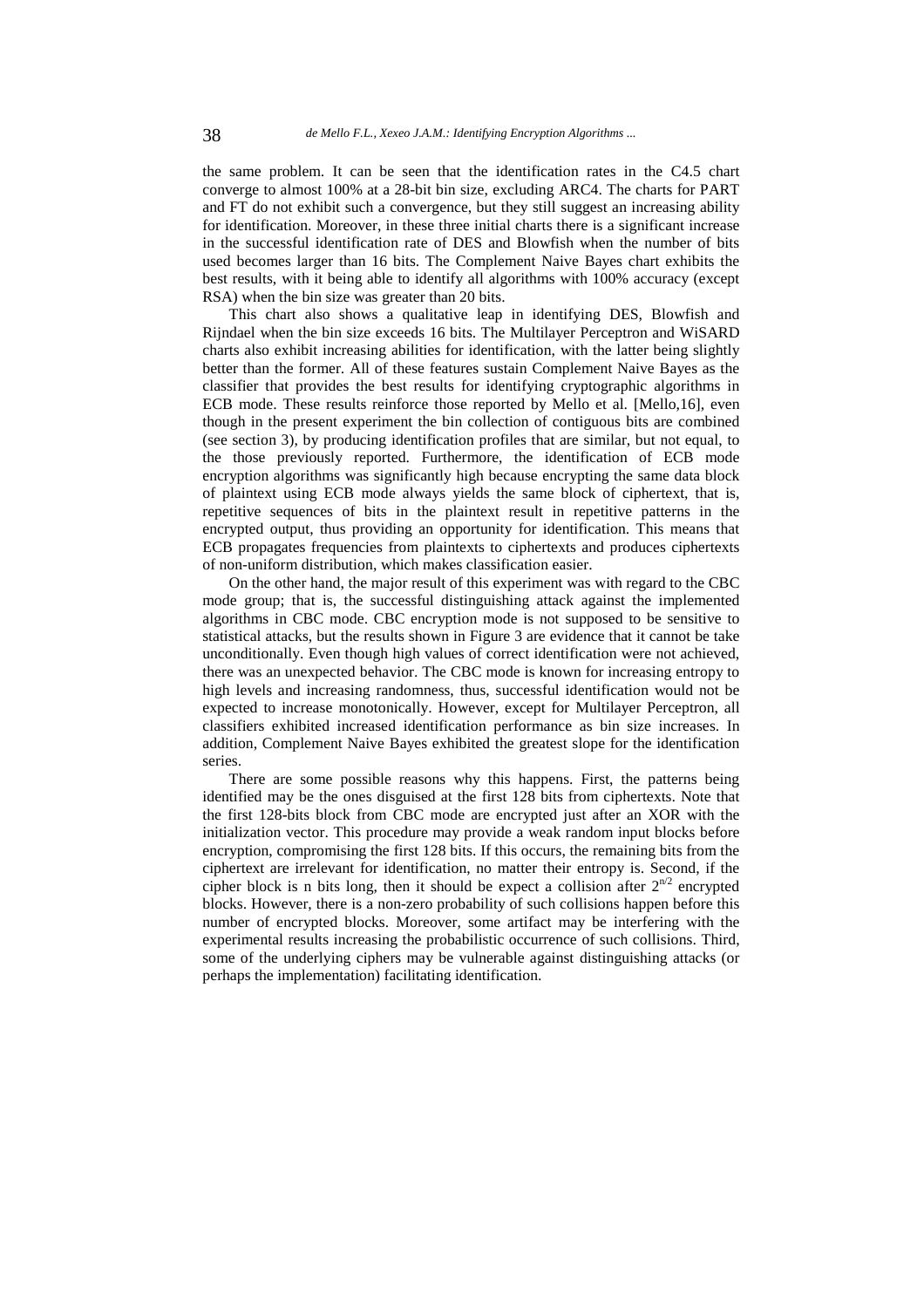Since the cryptograms passed the NIST test, these results suggest that high entropy produced by the implemented algorithms is not sufficient for avoiding cryptographic algorithm identification by machine learning procedures. Moreover, the physical random bit generator KeyBITS, which was used as reference for comparison, was mixed among the other encryption algorithms with marginal successful identification very close to the probabilistic bid. This means that the classifiers did not manage to categorize a uniform distribution of bits, but they did manage to obtain a certain amount of success with the CBC distribution of bits produced by our implementation. This is a major result because it implies that it may exists a distinguishing attack against the CBC block cipher mode of operation, or at least, against the implementations used in this work.

The successful identification of cryptographic algorithms in CBC mode, when using Complement Naive Bayes classifier and considering a 34-bit bin size cumulatively, ranges 40-50%. This is in stark contrast to the 7.14% of the probabilistic bid and suggests that it is possible to identify algorithms in CBC mode. These series have a monotonic increasing behavior for successful identification, and thus it is convenient to study this property. Note that there are two possible scenarios. In the first, the monotonic increasing behavior experiences a reduction in slope and adopts an asymptotic course. In such a case, the data obtained from the experiment do not contribute to determining its saturation value. In the second scenario, the monotonic increasing behavior maintains its slope until full recognition. Thus, it is possible to model the relationship between the scalar dependent variable (successful identification) and the independent variable denoted by the bin size. Figure 4 shows a linear regression of these values.



*Figure 4: Linear Regression of the successful identification by the Complement Naive Bayes classifier.* 

Figure 4 also presents the linear regression equation  $f(x)$  and the coefficient of determination  $R^2$ . The  $R^2$  value is near 1, and thus suggests a good fit for the model.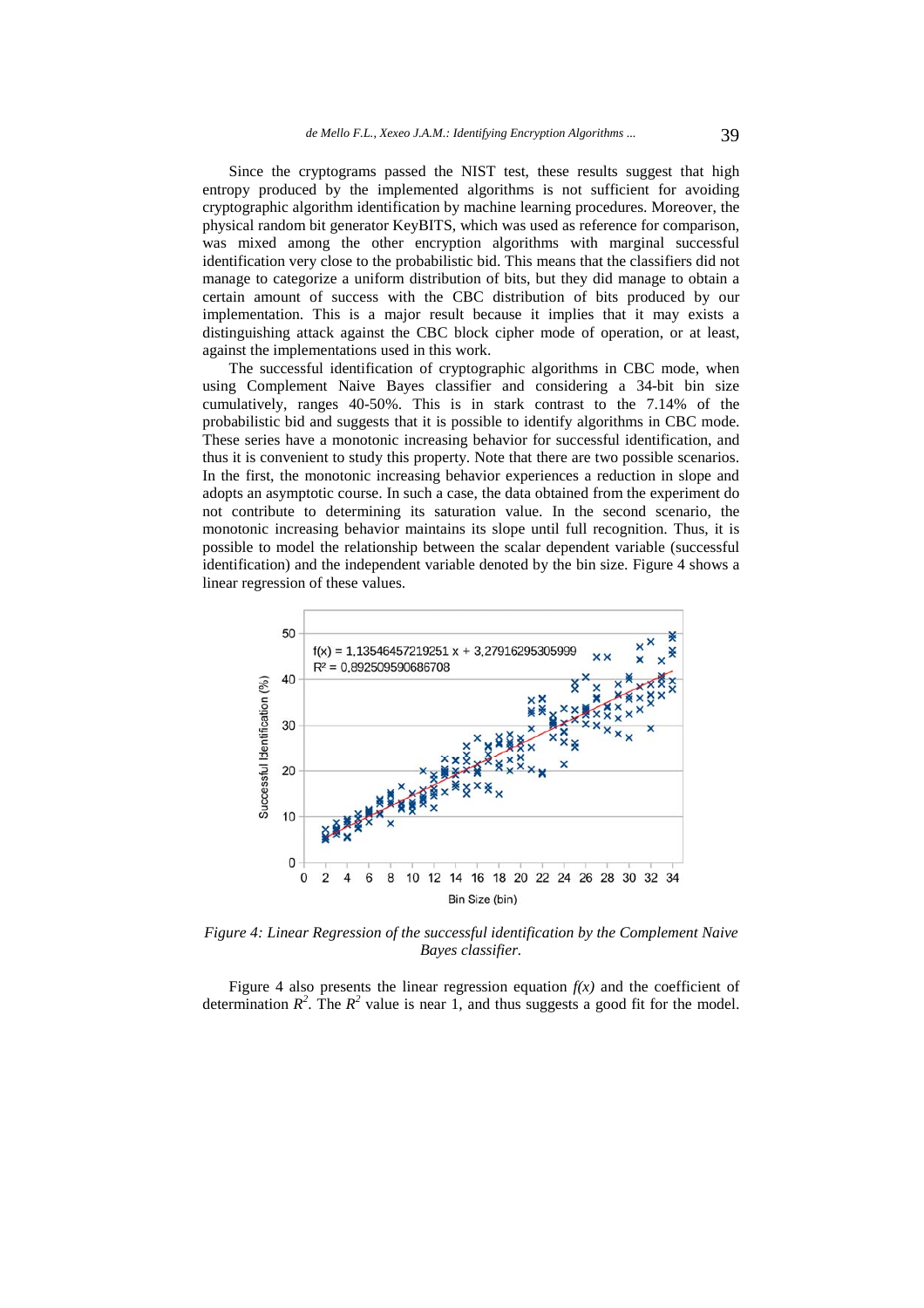For this reason, it is interesting to extrapolate to predict the bin size for possible full recognition. From this point of view, the bin size value for full identification would be 85.18 bits, which implies a computational challenge. The number of bin variations for such a histogram is  $2^{86}$ , a significantly higher number than the actual  $2^{34}$  of this experiment thus demanding much more computational power and addressing capacity. This value is beyond the borderline of processing, that is, reaching this number of bin variations is solvable but not in an effective manner. Despite this problem is computable, it is not feasible, except if a new method is found, with smaller computational complexity.

#### **6 Conclusion**

This paper presented an experiment involving the use of machine learning for the identification of encryption algorithms. It demonstrated that the influence of the idiom in which plain texts were written is not relevant to the overall process. The NIST test was applied to cryptograms to guarantee the quality of the encoded texts. The proposed procedures obtained full identification for almost all of the selected cryptographic algorithms in ECB mode. However, the most important result was the identification of algorithms in CBC mode. Although the identification of algorithms in CBC mode exhibited lower rates than ECB, they were are not insignificant since they were greater than the probabilistic bid. Moreover, these rates increased monotonically, and thus can be increased by intensive computation. Lastly, the most efficient classifier was Complement Naive Bayes, not only with regard to successful identification, but also in time consumption.

It is suggested that future investigations increase the number of cryptographic algorithms analyzed. Considering the classification methods, the SVM algorithm was tested and produced regular results. However, it seems that it is still possible to optimize the parameters of SVM to achieve improved results. Moreover, it was not possible to increase bin size due to RAM constraints in the available environment, so the implementation of a more refined data structure is recommended in order to mitigate this problem. Furthermore, considering the high performance computing environment employed, it is important to improve the usage of the processing architecture by dispatching tasks not to just one computing node, but to all nodes and GPUs available, which would enhance computational capacity. Finally, the number of bins estimated to fully detect CBC mode algorithms could be reduced if it were possible to enrich metadata files with some kind of additional information.

#### **Acknowledgements**

This research received support from Poli 19.257 of Coppetec Foundation at Federal University of Rio de Janeiro (UFRJ). The work was developed at the Machine Intelligence and Computer Models Laboratory of Polytechnic School (IM<sup>2</sup> C/Poli/UFRJ). The access to the high performance computer machine was granted by the Brazilian Cyber Defense Command (ComDCibers), the Military Institute of Engineering (IME) and the National Network for Information Security and Cryptography (RENASIC). Thanks for AI2Biz Lab, the Intel Center of Excellence for Artificial Intelligence, one of the Intel AI Builders Program partners, who allowed us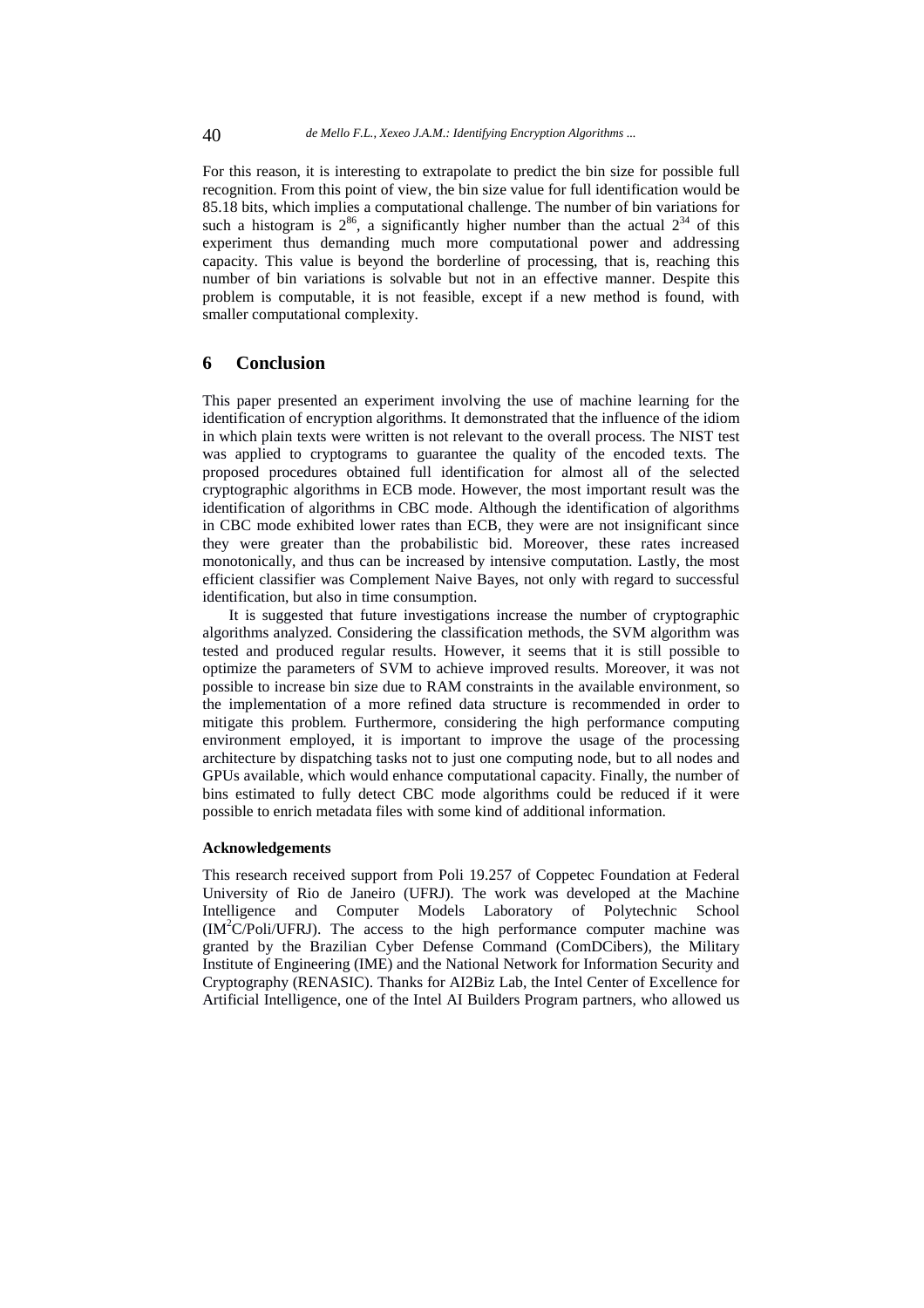to run confirmation tests at their computational environment. We also thank Sergio Genaro, Sergio Barbosa Villas-Boas (*in memorian*), Dan Castro Blumfeld and Alexandre Vieira Butman for their help in building the corpora of languages the authors do not understand. Thanks go to Eduardo Marsola do Nascimento for running the NIST test. We thank Dr. Erik Russell Wild, American biologist from University of Wisconsin, for providing a native English speaker revision of the manuscript.

#### **References**

[Albassal,04] Albassal, Ayman M. B.; Wahdan, Abdel-MoneimWahdan A. Neural network based cryptanalysis of a feistel type block cipher, International Conference on Electrical, Electronic and Computer Engineering, 2004, pp. 231–237, 2004. doi: 10.1109/ICEEC.2004.1374430

[Barbosa,10] Barbosa, Geraldo Alexandre. Fast multi-photon key distribution scheme secured by quantum noise, US Patent 7,831,050 B2, 2010.

[Barbosa,16] Barbosa, Flávio Mendonça; Vidal, Arthur Reimão Santos Figueiredo; Mello, Flávio Luis de. Machine Learning for Cryptographic Algorithm Identification, Enigma - Brazilian Journal of Information Security and Cryptography, v.3, n.1, pp.3-8, 2016.

[Barbosa,16b] Barbosa, Geraldo Alexandre. A Wireless Physically Secure Key Distribution System, Enigma - Brazilian Journal of Information Security and Cryptography, v.3, n.1, pp.9- 14, 2016.

[Barbosa,17] Barbosa, F. M.; Vidal, A. R. S. F.; Almeida, H. L. S.; Mello, F. L. Machine Learning Applied to the Recognition of Cryptographic Algorithms Used for Multimedia Encryption. Revista IEEE América Latina, 2017. doi: 10.1109/TLA.2017.7959350

[Carvalho,06] Carvalho, Carlos A. B. The usage of information retrieval techniques for cryptoanalysis/O uso de técnicas de recuperação de informações em criptoanálise. Master dissertation, Computer and System Engineering Department. Rio de Janeiro: Military Institute of Engineering - IME, 2006. (in portuguese)

[Carvalho,16] Carvalho, Roberto Lins de; Mello, Flávio Luis de. Rogers' Isomorphism Theorem and Cryptology Applications, IEEE Latin America Transactions, v.13, n.6, pp.2009- 2016, 2015. doi: 10.1109/TLA.2015.7164229

[Chandra,02] Chandra, Girish. Classification of Modern Ciphers. Master Thesis, Indian Institute of Technology Kanpur, Kanpur, Indian, 2002.

[Dai,16] Dai, Wei. Crypto++ Library 5.6.3, 2015. <https://cryptopp.com/>, access may 1<sup>st</sup>, 2016.

[Goutam,07] Goutam, P.; Subhamoy, M. RC4 State Information at Any Stage Reveals the Secret Key, IACR Cryptology ePrint Archive, 2007.

[Laskari,07] Laskari, E. C.; Meletiou, C.; Stamatiou, Y. C.; Vrahatis, M. N. Cryptography and Cryptanalysis through Computational Intelligence. Computational Intelligence in Information Assurance and Security. Studies in Computational Intelligence, Springer Berlin Heidelberg, v.57, pp.1-49, 2007. doi: 10.1007/978-3-540-71078-3\_1

[Maheshwari,2002] Maheshwari, Pooja. Classification of Ciphers. Master Thesis, Indian Institute of Technology Kanpur, Kanpur, India, 2002.